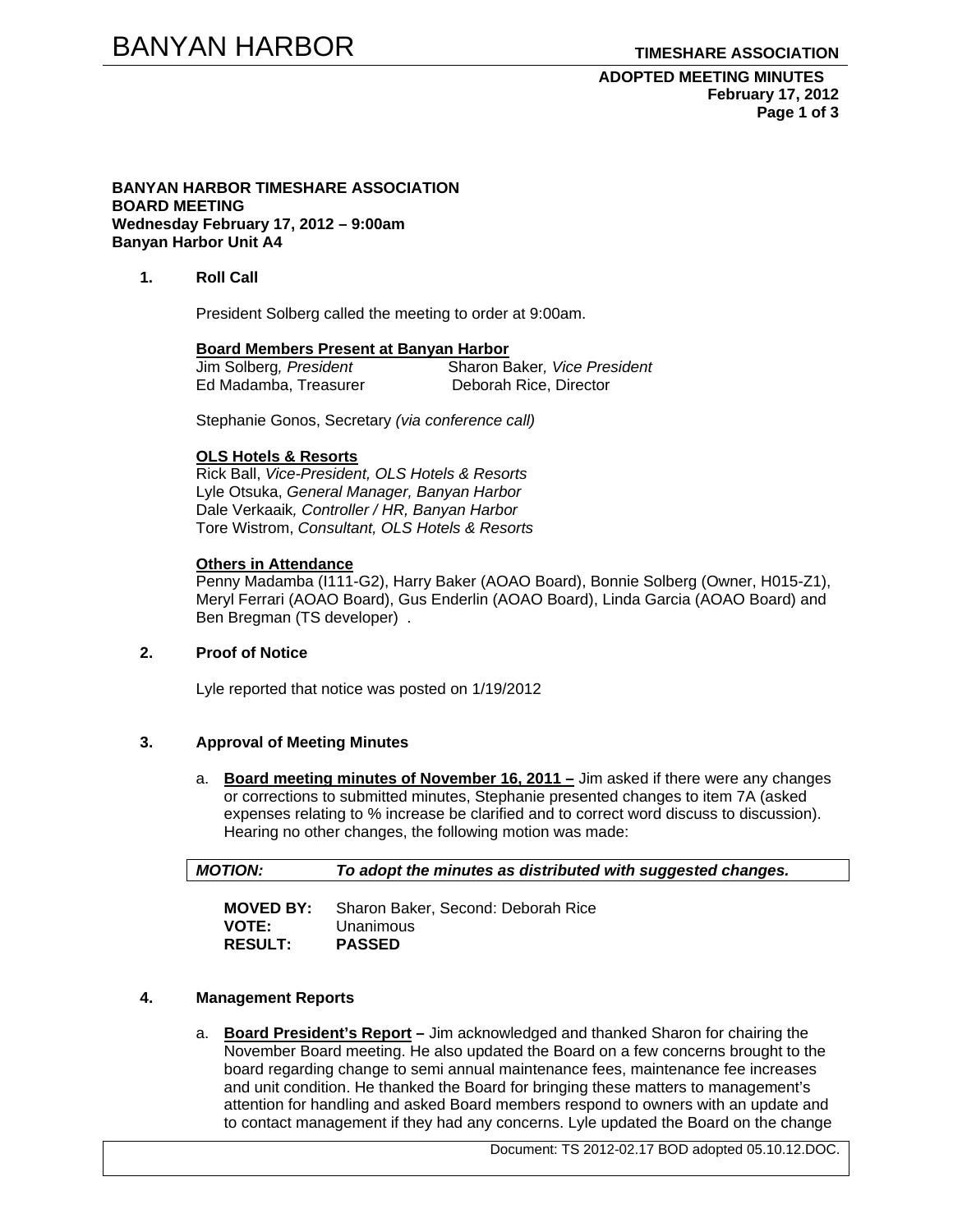#### **ADOPTED MEETING MINUTES February 17, 2012 Page 2 of 3**

over to semi annual billing. Jim also thanked the staff for their continued support and overall great job. Also for attaining the Silver Crown RCI status.

b. **Manager's Report** – Lyle once again acknowledged our great team of Banyan Harbor associates. He also briefly updated the Board that Banyan Harbor lead OLS guest comment scores with a 96% 2011Year to Date score. We may not be a 5 star resort however we provide 10 star service. Lyle also reviewed the RCI Silver Crown status and also the retainment of the RCI Hospitality award. Lyle then briefly reviewed the distributed summary of projects completed during the 2011year.

### **5. Financial Reports**

- a. **December 2011 Financial –** Rick reviewed the financial results through December 2011. Revenues year-to-date were behind budget by \$4,333 due to late fee income write off (previous years) for uncollected bad debts which also contributed to expenses being unfavorable to budget due to bad debt write off and utility fuel surcharges, resulting in a total net loss year-to-date of \$32,578. Jim also commented, we must clean up our past receivables and we also must continue to do what is needed to insure we maintain our units to be in the best shape possible.
- b. **Reserve Study –** Rick reviewed the reserve study highlighting 2011 projects. Current and future projects will focus on tub replacements and bathroom exhaust fans replacements. We continue to monitor capital projects as to not over-extend ourselves, but to maintain the furnishings, fixtures and equipment of the units. The 20 year Reserve Study, which is reviewed by the Board quarterly continues to be a very good tool to show funding for anticipated future projects.
- c. **Collection –** Rick reported and reviewed a recapped summary of outstanding maintenance fees. Year to date 2011 we have written off \$147,000 in bad debts from previous years. Rick also reported we continue to work with owners to keep dues current and are aggressively pursuing foreclosure processing, and to convert foreclosed weeks into dues paying owners. Timeshare Owners Association foreclosed and owned weeks are also being rented through RCI to generate lost maintenance fee revenues for the Timeshare Owners Association.

# **6. Unfinished Business**

- a. **RCI Comment Cards** RCI comments overall continue to receive high marks. Board discussion ensued regarding various items. Overall Banyan Harbor comments are very favorable for our type property and are as good as or better than other RCI properties.
- b. **Other** Hearing no other unfinished business President Solberg moved on to new business.

# **7. New Business**

a. **Meeting dates for 2013 –** Suggested meeting dates were proposed and Sharon requested February meeting dates not be during Presidents Day week as airfares are so much higher. Lyle informed Board the February Board meeting was the weekend after Presidents Day weekend. After further discussion President Solberg called for a motion.

### *MOTION: To adopt the proposed 2013 meeting dates as presented.*

Document: TS 2012-02.17 BOD adopted 05.10.12.DOC.